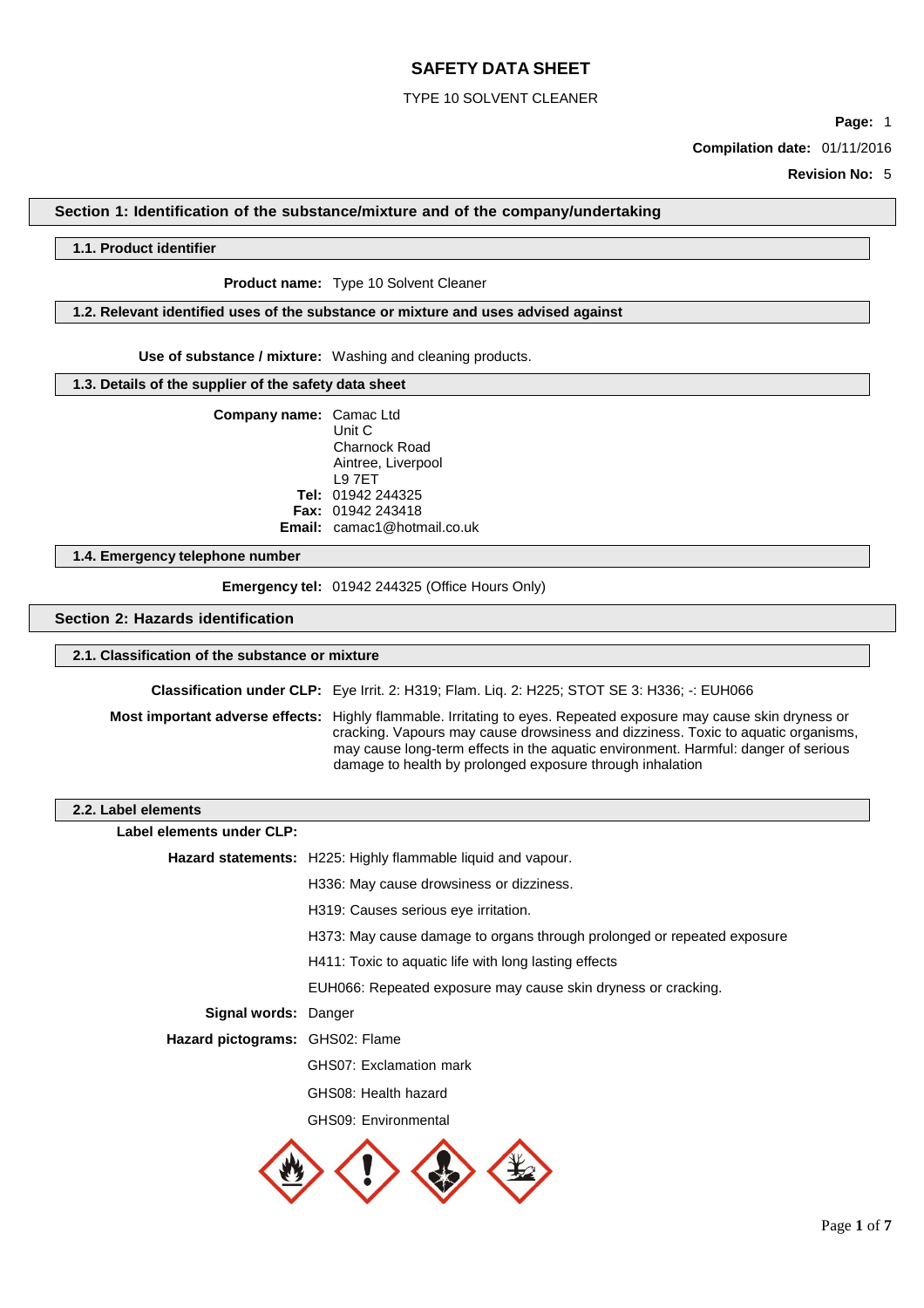## TYPE 10 SOLVENT CLEANER

**Precautionary statements:** P280: Wear protective gloves/protective clothing/eye protection/face protection.

P210: Keep away from heat/sparks/open flames/hot surfaces. - No smoking.

P304+340: IF INHALED: Remove victim to fresh air and keep at rest in a position

comfortable for breathing.

P260: Do not breathe dust/fumes/gas/mist/vapours/spray

P403+233: Store in a well-ventilated place. Keep container tightly closed.

P305+351+338: IF IN EYES: Rinse cautiously with water for several minutes. Remove

contact lenses, if present and easy to do. Continue rinsing.

### **2.3. Other hazards**

**Other hazards:** In use, may form flammable / explosive vapour-air mixture.

**PBT:** This substance is not identified as a PBT substance.

## **Section 3: Composition/information on ingredients**

## **3.2. Mixture**

| CAS: 141-78-6<br>EINECS: 205-500-4<br>Reach Number: 01-2119475103-46-xxxx | Ethyl Acetate<br>Flammable Liquid 2, Eye Irrit. 2; STOT SE3; H225, H319, H336<br>EUH066                                 | $50 - 70\%$ |
|---------------------------------------------------------------------------|-------------------------------------------------------------------------------------------------------------------------|-------------|
| CAS: 110-54-3<br>EINECS:203-777-6                                         | Hydrocarbon<br>Flammable Liquid 2. H225. Skin Irrit 2 H315 STOT SE 3 H336; Asp.<br>Toxic 1 H304 Aquatic Chronic 2, H411 | $25 - 45%$  |

)

# **Section 4: First aid measures**

### **4.1. Description of first aid measures**

|                                                                  | <b>Skin contact:</b> Remove all contaminated clothes and footwear immediately unless stuck to skin.<br>Drench the affected skin with running water for 10 minutes or longer is<br>substances is still on the skin |  |
|------------------------------------------------------------------|-------------------------------------------------------------------------------------------------------------------------------------------------------------------------------------------------------------------|--|
|                                                                  | Eye contact: Immediately flood the eye with plenty of water for at least 15 minutes, holding the eye                                                                                                              |  |
|                                                                  | open. Remove any contact lenses and open eyes wide apart. Get medical attention if                                                                                                                                |  |
|                                                                  | any discomfort continues                                                                                                                                                                                          |  |
|                                                                  | <b>Ingestion:</b> Wash out mouth with water. If patient is conscious, give water to drink. If patient feels                                                                                                       |  |
|                                                                  | unwell, seek medical advice. DO NOT INDUCE VOMITING.                                                                                                                                                              |  |
|                                                                  | <b>Inhalation:</b> Remove from exposure, rest and keep warm. In severe cases, or if recovery is not rapid                                                                                                         |  |
|                                                                  | or complete, seek medical advice.                                                                                                                                                                                 |  |
| 4.2. Most important symptoms and effects, both acute and delayed |                                                                                                                                                                                                                   |  |
|                                                                  | <b>Skin contact:</b> There may be irritation and redness at the site of contact.                                                                                                                                  |  |
|                                                                  | <b>Eye contact:</b> There may be irritation and redness. The eyes may water profusely.                                                                                                                            |  |
|                                                                  | <b>Ingestion:</b> There may be soreness and redness of the mouth and throat. Nausea and stomach pain<br>may occur. There may be vomiting                                                                          |  |

**Inhalation:** There may be irritation of the throat with a feeling of tightness in the chest. Exposure may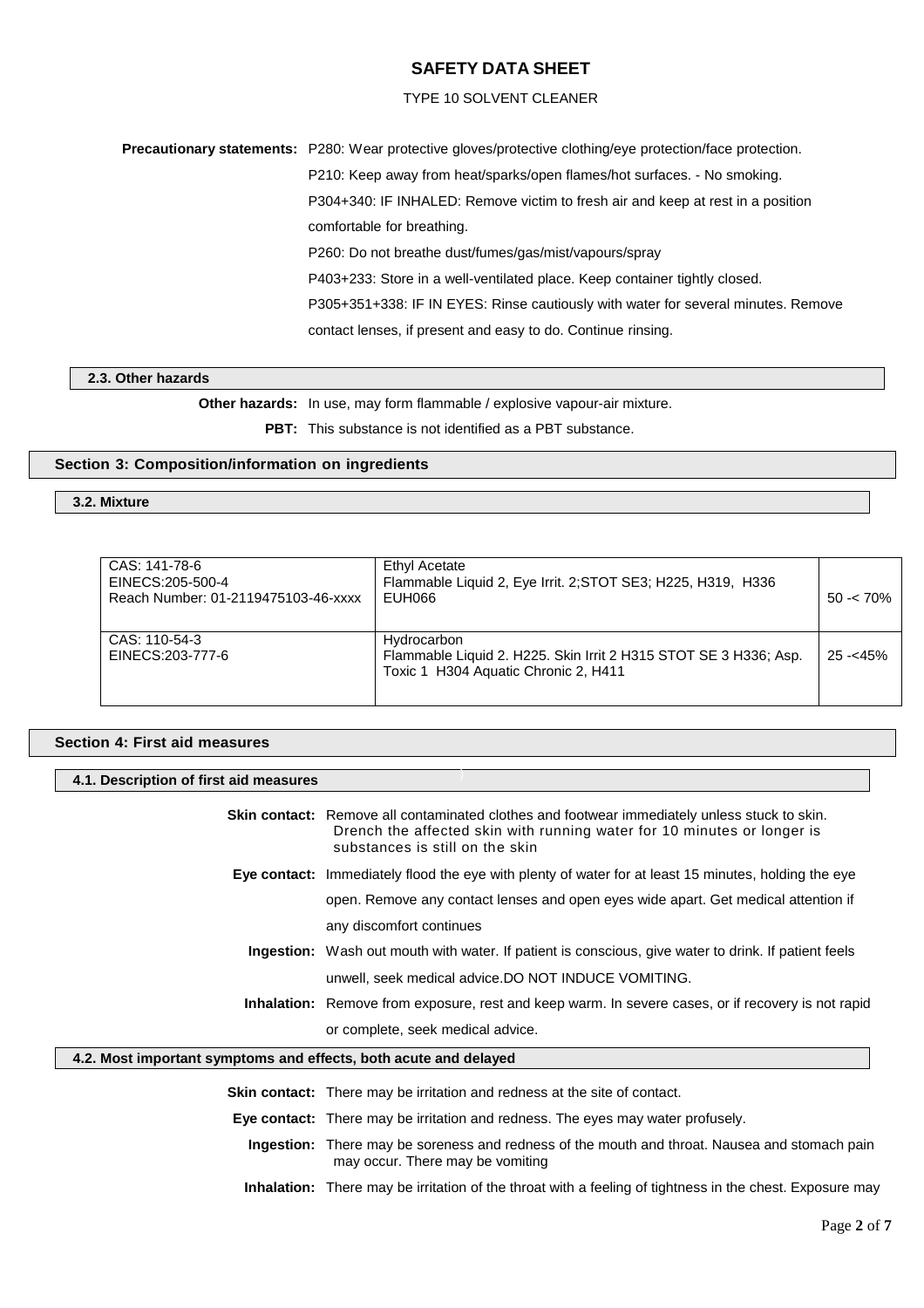## TYPE 10 SOLVENT CLEANER

cause coughing or wheezing.

### **Delayed / immediate effects:** Immediate effects can be expected after short-term exposure.

## **4.3. Indication of any immediate medical attention and special treatment needed**

**Immediate / special treatment:** Eye bathing equipment should be available on the premises.

### **Section 5: Fire-fighting measures**

### **5.1. Extinguishing media**

**Extinguishing media:** Alcohol resistant foam. Water spray. Carbon dioxide. Dry chemical powder. Use water spray to cool containers.

### **5.2. Special hazards arising from the substance or mixture**

**Exposure hazards:** Highly flammable. In combustion emits toxic fumes. Forms explosive air-vapour mixture. Vapour may travel considerable distance to source of ignition and flash back.

**5.3. Advice for fire-fighters**

**Advice for fire-fighters:** Wear self-contained breathing apparatus. Wear protective clothing to prevent contact with skin and eyes.

# **Section 6: Accidental release measures**

### **6.1. Personal precautions, protective equipment and emergency procedures**

**Personal precautions:** Refer to section 8 of SDS for personal protection details. If outside do not approach from downwind. If outside keep bystanders upwind and away from danger point. Mark out the contaminated area with signs and prevent access to unauthorised personnel. Turn leaking containers leak-side up to prevent the escape of liquid. Eliminate all sources of ignition.

**6.2. Environmental precautions**

**Environmental precautions:** Do not discharge into drains or rivers. Contain the spillage using bunding.

## **6.3. Methods and material for containment and cleaning up**

**Clean-up procedures:** Absorb into dry earth or sand. Transfer to a closable, labelled salvage container for disposal by an appropriate method. Do not use equipment in clean-up procedure which may produce sparks.

### **6.4. Reference to other sections**

**Reference to other sections:** Refer to section 8 of SDS.

## **Section 7: Handling and storage**

### **7.1. Precautions for safe handling**

**Handling requirements:** Avoid direct contact with the substance. Ensure there is sufficient ventilation of the area.

Do not handle in a confined space. Avoid the formation or spread of mists in the air.

Smoking is forbidden. Use non-sparking tools.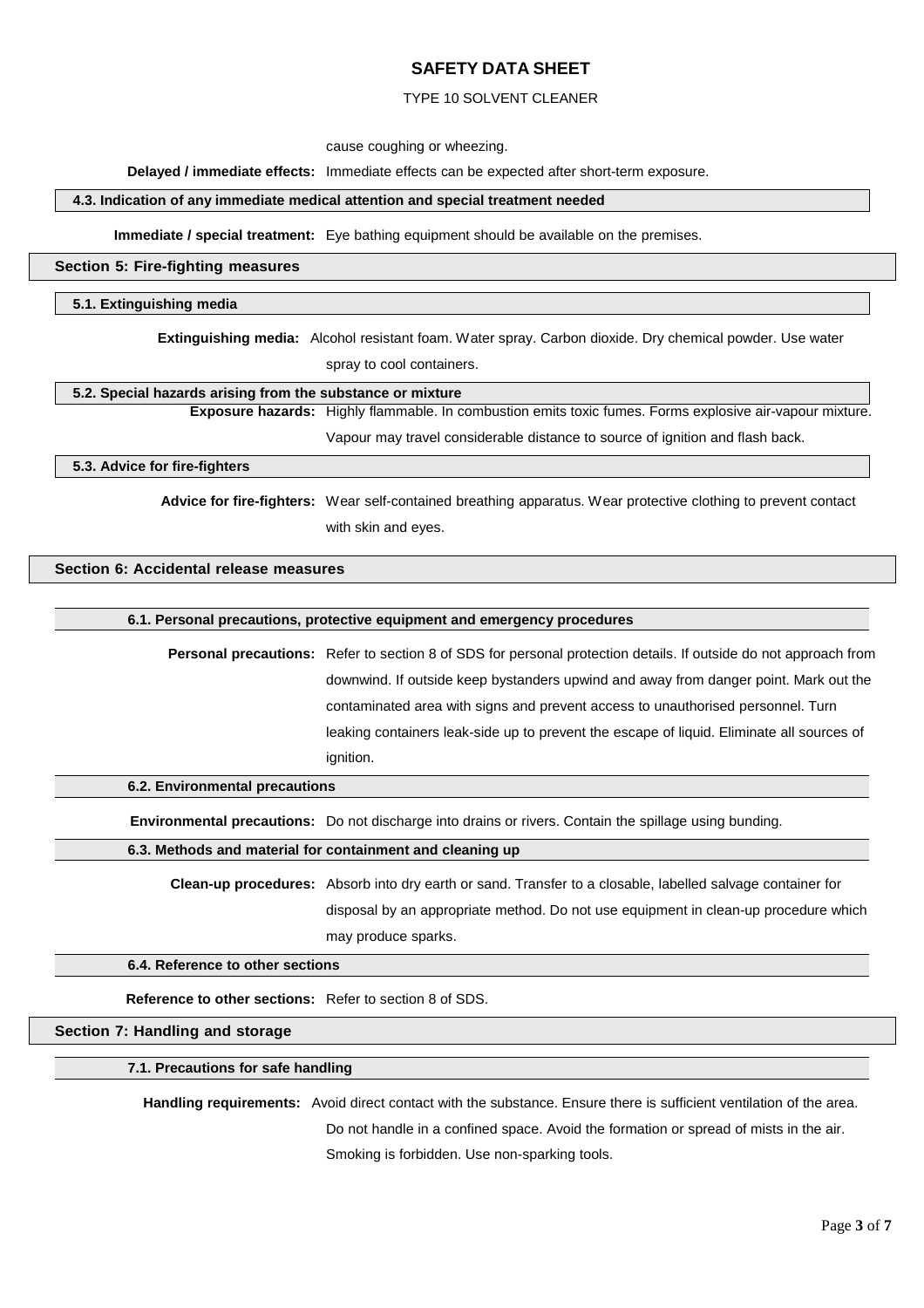## TYPE 10 SOLVENT CLEANER

### **7.2. Conditions for safe storage, including any incompatibilities**

**Storage conditions:** Store in cool, well ventilated area. Keep container tightly closed. Keep away from sources of ignition. Prevent the build up of electrostatic charge in the immediate area. Ensure lighting and electrical equipment are not a source of ignition.

**Suitable packaging:** Original container stored in a dry and cool place.

**7.3. Specific end use(s)**

**Specific end use(s):** No data available.

## **Section 8: Exposure controls/personal protection**

### **8.1. Control parameters**

### **Ingredients with limit values that require monitoring at the workplace:**

### **141-78-6 Ethyl Acetate**

**WEL:** Short-term value: 400 ppm (15 min STEL)

Long-term value: 200 ppm (8hr TWA)

#### **110-54-3 Hydrocarbon**

WEL: Long-term Value: 72mg/ m<sup>3</sup>, 20 ppm

The lists valid during the making were uses as basis. EH40/2005 Workplace Exposure Limits (2<sup>nd</sup> edition, 2011)

## **8.2. Exposure controls**

|  | <b>Engineering measures:</b> Ensure there is sufficient ventilation of the area. Ensure lighting and electrical          |
|--|--------------------------------------------------------------------------------------------------------------------------|
|  | equipment are not a source of ignition.                                                                                  |
|  | <b>Respiratory protection:</b> If exposure levels are likely to be exceeded, use a full face mask fitted with an organic |
|  | AXP3 filter for short term low level exposures. For long term or high level                                              |
|  | exposures, compressed airline breathing apparatus should be used. Self-contained                                         |
|  | breathing apparatus must be available in case of emergency.                                                              |
|  | Hand protection: Butyl gloves. Impermeable gloves, change regularly to avoid permeation problems.                        |
|  | <b>Eye protection:</b> Safety goggles. Ensure eye bath is to hand.                                                       |
|  | <b>Skin protection:</b> Impermeable protective clothing.                                                                 |
|  |                                                                                                                          |

### **Section 9: Physical and chemical properties**

### **9.1. Information on basic physical and chemical properties**

| State: Liquid                          |
|----------------------------------------|
| <b>Colour: Colourless</b>              |
| Odour: Fruity                          |
| <b>Solubility in water:</b> insoluble  |
| <b>Boiling point/range°C: 65-78</b>    |
| <b>Flash point <math>C: -12</math></b> |
| Autoflammability°C: 360                |
| <b>Relative density: 0.825</b>         |
|                                        |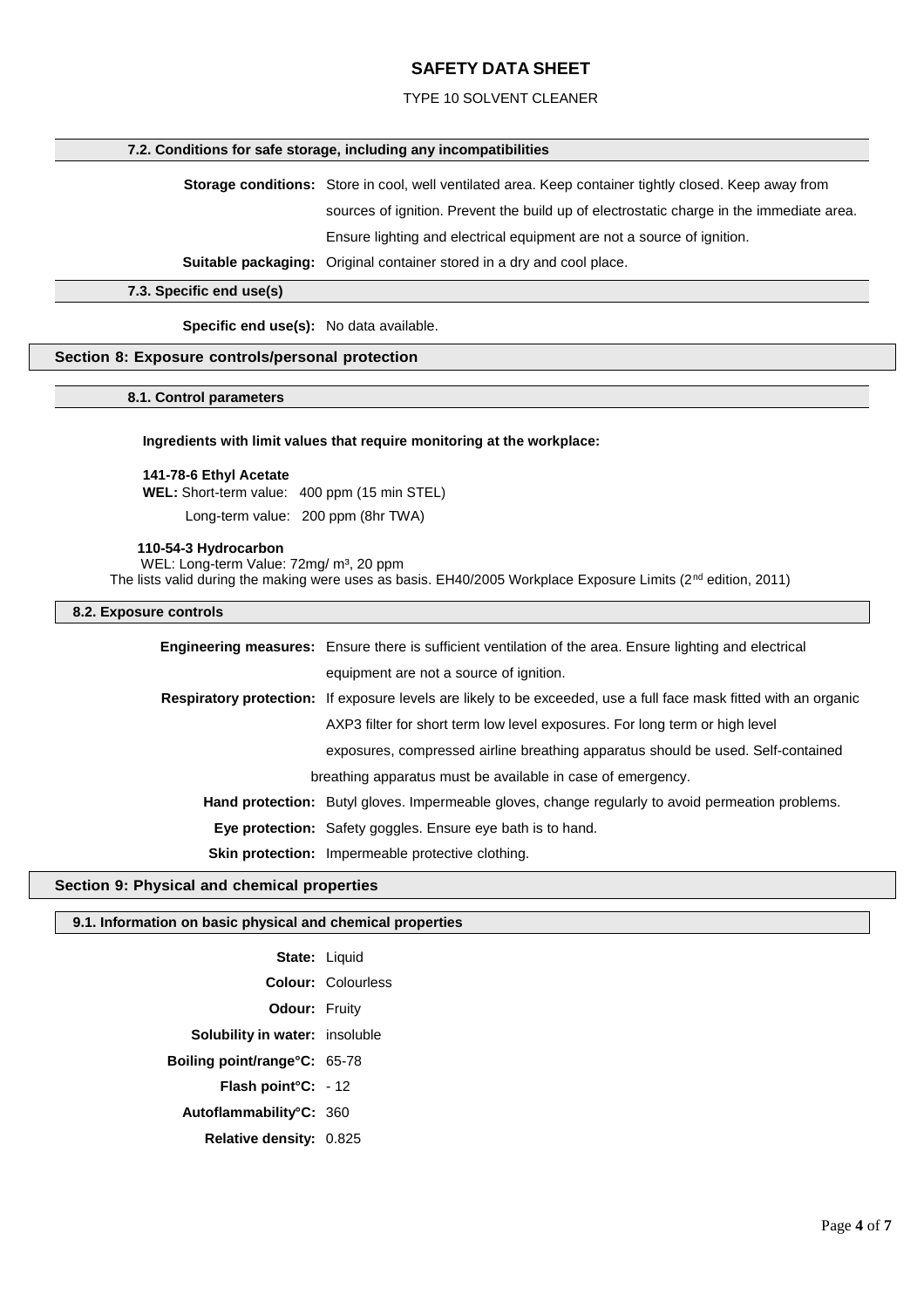## TYPE 10 SOLVENT CLEANER

### **9.2. Other information**

**Other information:** Not applicable.

### **Section 10: Stability and reactivity**

### **10.1. Reactivity**

**Reactivity:** Stable under recommended transport or storage conditions.

### **10.2. Chemical stability**

**Chemical stability:** Stable under normal conditions. Stable at room temperature.

## **10.3. Possibility of hazardous reactions**

**Hazardous reactions:** Hazardous reactions will not occur under normal transport or storage conditions.

Decomposition may occur on exposure to conditions or materials listed below.

## **10.4. Conditions to avoid**

**Conditions to avoid:** Heat. Hot surfaces. Sources of ignition. Flames.

**10.5. Incompatible materials**

**Materials to avoid:** Strong oxidising agents. Strong acids.

### **10.6. Hazardous decomposition products**

**Haz. decomp. products:** In combustion emits toxic fumes.

## **Section 11: Toxicological information**

### **11.1. Information on toxicological effects**

### **Relevant hazards for substance:**

| Hazard - Ethyl Acetate        | Route      | Basis              |
|-------------------------------|------------|--------------------|
| Serious eye damage/irritation | <b>OPT</b> | Based on test data |
| STOT-single exposure          |            | Based on test data |
| Hazard-Hydrocarbon            | Route      | Basis              |
| Skin corrosion/irritation     | <b>DRM</b> | Based on test data |
| Reproductive toxicity         | --         | Based on test data |
| STOT-single exposure          |            | Based on test data |
| STOT-repeated exposure        |            | Based on test data |

## **Symptoms / routes of exposure**

**Skin contact:** There may be irritation and redness at the site of contact. **Eye contact:** There may be irritation and redness. The eyes may water profusely. **Ingestion:** There may be soreness and redness of the mouth and throat. Nausea and stomach pain may occur. There may be vomiting **Inhalation:** There may be irritation of the throat with a feeling of tightness in the chest. Exposure may cause coughing or wheezing.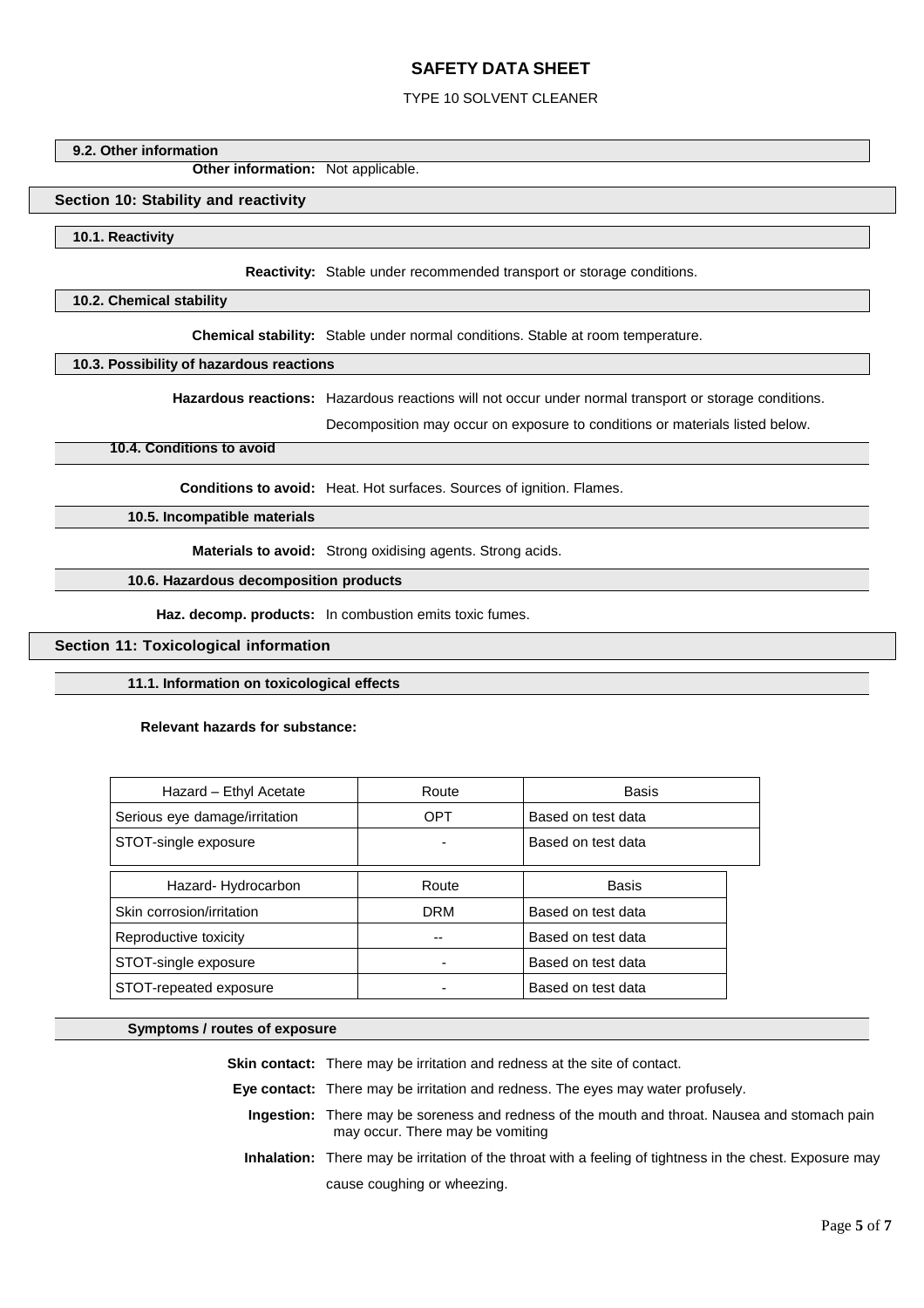## TYPE 10 SOLVENT CLEANER

### **Delayed / immediate effects:** Immediate effects can be expected after short-term exposure.

### **Section 12: Ecological information**

### **12.1. Toxicity**

#### **Ecotoxicity values:**

| oecies?     | Test               | /alue | Units |
|-------------|--------------------|-------|-------|
| <b>FISH</b> | <b>LC50</b><br>96H | 230   | mg/l  |

### **12.2. Persistence and degradability**

**Persistence and degradability:** Biodegradable.

**12.3. Bioaccumulative potential**

**Bioaccumulative potential:** No bioaccumulation potential.

**12.4. Mobility in soil**

**Mobility:** Readily absorbed into soil.

## **12.5. Results of PBT and vPvB assessment**

**PBT identification:** This substance is not identified as a PBT substance.

**12.6. Other adverse effects**

**Other adverse effects:** Negligible ecotoxicity.

## **Section 13: Disposal considerations**

## **13.1. Waste treatment methods**

**Disposal operations:** Transfer to a suitable container and arrange for collection by specialised disposal company.

> **NB:** The user's attention is drawn to the possible existence of regional or national regulations regarding disposal.

## **Section 14: Transport information**

**14.1. UN number**

**UN number:** UN1993

## **14.2. UN proper shipping name**

## **Shipping name:** FLAMMABLE LIQUIDS, NOS HYDROCARBON, ETHYL ACETATE

**14.3. Transport hazard class(es)**

**Transport class:** 3

**14.4. Packing group**

**Packing group:** II

## **14.5. Environmental hazards**

**Environmentally hazardous:** Yes **Marine Marine Marine Marine Marine Marine Marine Marine Marine Marine Marine Marine Marine Marine Marine Marine Marine Marine Marine Marine Marine**